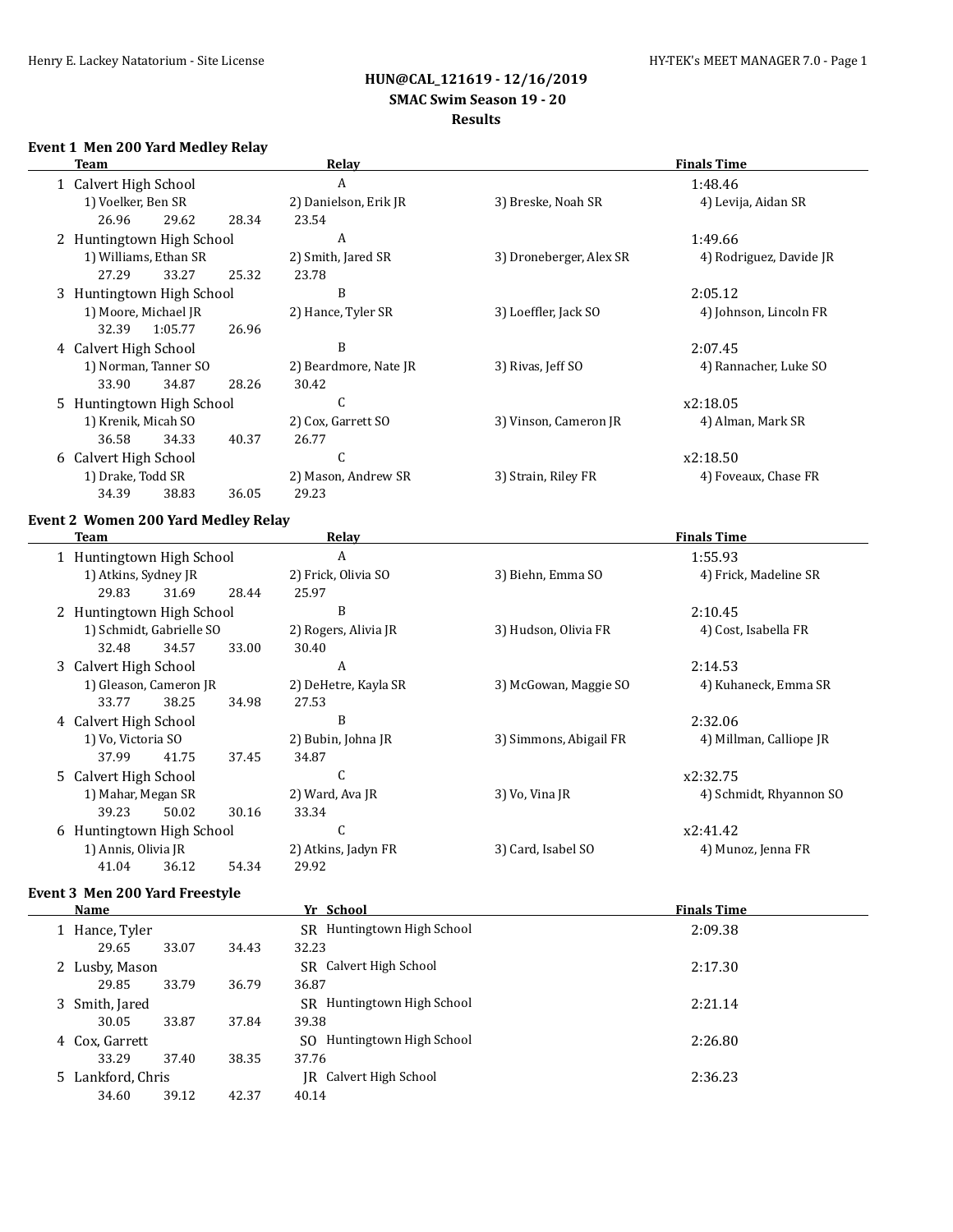# **HUN@CAL\_121619 - 12/16/2019 SMAC Swim Season 19 - 20**

#### **Results**

| <b>Name</b>                             |         | Yr School                     | <b>Finals Time</b> |
|-----------------------------------------|---------|-------------------------------|--------------------|
| 6 Drake, Todd                           |         | SR Calvert High School        | 2:39.32            |
| 40.21<br>34.66                          | 42.65   | 41.80                         |                    |
| <b>Event 4 Women 200 Yard Freestyle</b> |         |                               |                    |
| Name                                    |         | Yr School                     | <b>Finals Time</b> |
| 1 Biehn, Emma                           |         | SO Huntingtown High School    | 2:12.46            |
| 29.44<br>33.39                          | 35.16   | 34.47                         |                    |
| 2 Gray, Grace                           |         | FR Calvert High School        | 2:28.84            |
| 35.43<br>38.02                          | 38.12   | 37.27                         |                    |
| 3 Fleckenstein, Skye                    |         | <b>IR</b> Calvert High School | 2:30.47            |
| 35.20<br>38.18                          | 38.58   | 38.51                         |                    |
| 4 Cost, Isabella                        |         | FR Huntingtown High School    | 2:34.91            |
| 35.65<br>39.87                          | 41.26   | 38.13                         |                    |
| 5 Vernier, Ashley                       |         | SR Calvert High School        | 2:47.92            |
| 38.79<br>42.31                          | 44.60   | 42.22                         |                    |
| 6 Sherman, Gina                         |         | SR Huntingtown High School    | 3:10.22            |
| 40.63<br>48.21                          | 51.69   | 49.69                         |                    |
|                                         |         |                               |                    |
| Event 5 Men 200 Yard IM                 |         |                               |                    |
| <b>Name</b>                             |         | Yr School                     | <b>Finals Time</b> |
| 1 Williams, Ethan                       |         | SR Huntingtown High School    | 2:05.42            |
| 26.96<br>31.59                          | 37.30   | 29.57                         |                    |
| 2 Droneberger, Alex                     |         | SR Huntingtown High School    | 2:11.69            |
| 26.67<br>35.47                          | 40.72   | 28.83                         |                    |
| 3 Danielson, Erik                       |         | IR Calvert High School        | 2:12.59            |
| 28.45<br>35.59                          | 38.34   | 30.21                         |                    |
| 4 Rivas, Jeff                           |         | SO Calvert High School        | 2:35.22            |
| 29.99<br>39.17                          | 49.79   | 36.27                         |                    |
| 5 Norman, Tanner                        |         | SO Calvert High School        | 2:42.49            |
| 33.67<br>42.95                          | 48.89   | 36.98                         |                    |
| 6 Vinson, Cameron                       |         | JR Huntingtown High School    | 3:16.97            |
| 43.33<br>47.95                          | 1:45.69 |                               |                    |
| Event 6 Women 200 Yard IM               |         |                               |                    |
| <u>Name</u>                             |         | Yr School                     | <b>Finals Time</b> |
| 1 Frick, Madeline                       |         | SR Huntingtown High School    | 2:16.80            |
| 29.32<br>34.42                          | 40.85   | 32.21                         |                    |
| 2 Rogers, Alivia                        |         | JR Huntingtown High School    | 2:33.55            |
| 39.99<br>32.38                          | 43.13   | 38.05                         |                    |
| 3 Hudson, Olivia                        |         | FR Huntingtown High School    | 2:48.83            |
| 34.47<br>42.94                          | 49.34   | 42.08                         |                    |
| 4 McGowan, Maggie                       |         | SO Calvert High School        | 2:59.98            |
| 38.78<br>42.70                          | 1:38.50 |                               |                    |
| 5 Simmons, Abigail                      |         | FR Calvert High School        | 3:11.10            |
| 40.88<br>48.26                          | 57.60   | 44.36                         |                    |
| 6 Ward, Ava                             |         | JR Calvert High School        | 3:15.41            |
| 39.48<br>48.55                          | 1:00.38 | 47.00                         |                    |
| Event 7 Men 50 Yard Freestyle           |         |                               |                    |
| <b>Name</b>                             |         | Yr School                     | <b>Finals Time</b> |
| 1 Levija, Aidan                         |         | SR Calvert High School        | 24.02              |
| 2 Rodriguez, Davide                     |         | JR Huntingtown High School    | 24.39              |
| 3 Breske, Noah                          |         | SR Calvert High School        | 26.60              |
|                                         |         |                               |                    |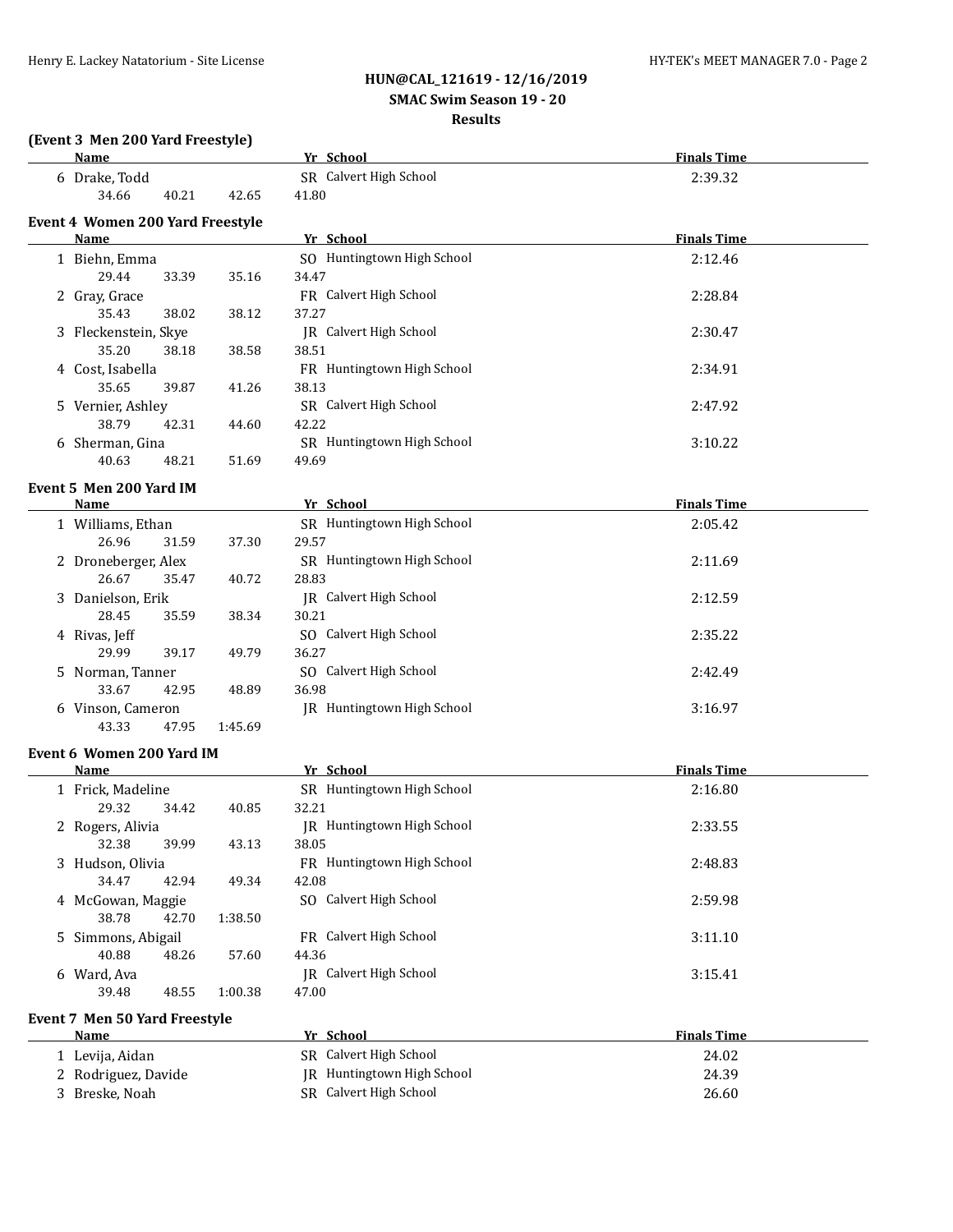# **HUN@CAL\_121619 - 12/16/2019**

# **SMAC Swim Season 19 - 20**

#### **Results**

|  |  |  |  | (Event 7 Men 50 Yard Freestyle) |  |
|--|--|--|--|---------------------------------|--|
|--|--|--|--|---------------------------------|--|

|       | Name                                     |     | Yr School                  | <b>Finals Time</b> |
|-------|------------------------------------------|-----|----------------------------|--------------------|
|       | 4 Alman, Mark                            |     | SR Huntingtown High School | 27.31              |
| 5     | Johnson, Lincoln                         |     | FR Huntingtown High School | 27.91              |
|       | 6 Beardmore, Nate                        |     | JR Calvert High School     | 28.92              |
|       | Loveless, Dylan                          |     | SR Calvert High School     | X28.98             |
|       | Crider, Austin                           |     | JR Calvert High School     | X30.00             |
|       | Rannacher, Luke                          |     | SO Calvert High School     | X30.94             |
|       | Nielsen, Kyle                            |     | FR Huntingtown High School | X32.39             |
|       | Arias, Christian                         |     | FR Huntingtown High School | X35.65             |
| $---$ | Schuler, Quinn                           |     | FR Huntingtown High School | X37.98             |
|       | <b>Event 8 Women 50 Yard Freestyle</b>   |     |                            |                    |
|       | Name                                     |     | Yr School                  | <b>Finals Time</b> |
|       | 1 Frick, Olivia                          |     | SO Huntingtown High School | 27.18              |
|       | 2 DeHetre, Kayla                         |     | SR Calvert High School     | 29.78              |
|       | 3 Bubin, Johna                           | IR  | Calvert High School        | 33.18              |
|       | 4 White, Gabrielle                       |     | JR Huntingtown High School | 33.42              |
| 5     | Sherman, Gina                            |     | SR Huntingtown High School | 33.69              |
| 6     | Millman, Calliope                        | IR  | Calvert High School        | 35.26              |
|       | Shenberger, Gracie                       |     | FR Calvert High School     | X35.07             |
|       | Parrott, Grace                           |     | FR Calvert High School     | X36.27             |
|       | McDowell, Gabi                           | FR  | Calvert High School        | X36.54             |
|       | Card, Isabel                             | SO. | Huntingtown High School    | X39.99             |
|       | --- Doster, Shylar                       |     | JR Huntingtown High School | X43.06             |
|       | Event 11 Men 100 Yard Butterfly          |     |                            |                    |
|       | Name                                     |     | Yr School                  | <b>Finals Time</b> |
|       | 1 Voelker, Ben                           |     | SR Calvert High School     | 55.90              |
|       | 26.43<br>29.47                           |     |                            |                    |
|       | 2 Droneberger, Alex                      |     | SR Huntingtown High School | 56.02              |
|       | 26.38<br>29.64                           |     |                            |                    |
|       | 3 Rivas, Jeff                            |     | SO Calvert High School     | 1:11.29            |
|       | 32.14<br>39.15                           |     |                            |                    |
|       | 4 Johnson, Lincoln                       |     | FR Huntingtown High School | 1:12.72            |
|       | 34.10<br>38.62                           |     |                            |                    |
|       | 5 Loeffler, Jack                         |     | SO Huntingtown High School | 1:17.23            |
|       | 33.17<br>44.06                           |     |                            |                    |
|       | 6 Strain, Riley                          |     | FR Calvert High School     | 1:22.46            |
|       | 45.70<br>36.76                           |     |                            |                    |
|       | <b>Event 12 Women 100 Yard Butterfly</b> |     |                            |                    |
|       | Name                                     |     | Yr School                  | <b>Finals Time</b> |
|       | 1 Frick, Madeline                        |     | SR Huntingtown High School | 1:01.08            |
|       | 29.13<br>31.95                           |     |                            |                    |
|       | 2 Biehn, Emma                            |     | SO Huntingtown High School | 1:04.08            |
|       | 29.46<br>34.62                           |     |                            |                    |
|       | 3 Gleason, Cameron                       |     | JR Calvert High School     | 1:19.35            |
|       | 35.84<br>43.51                           |     |                            |                    |
|       | 4 Hudson, Olivia                         |     | FR Huntingtown High School | 1:20.70            |
|       | 36.80<br>43.90                           |     |                            |                    |
|       | 5 McGowan, Maggie                        |     | SO Calvert High School     | 1:26.02            |
|       | 6 Simmons, Abigail                       |     | FR Calvert High School     | 1:33.46            |
|       | 41.68<br>51.78                           |     |                            |                    |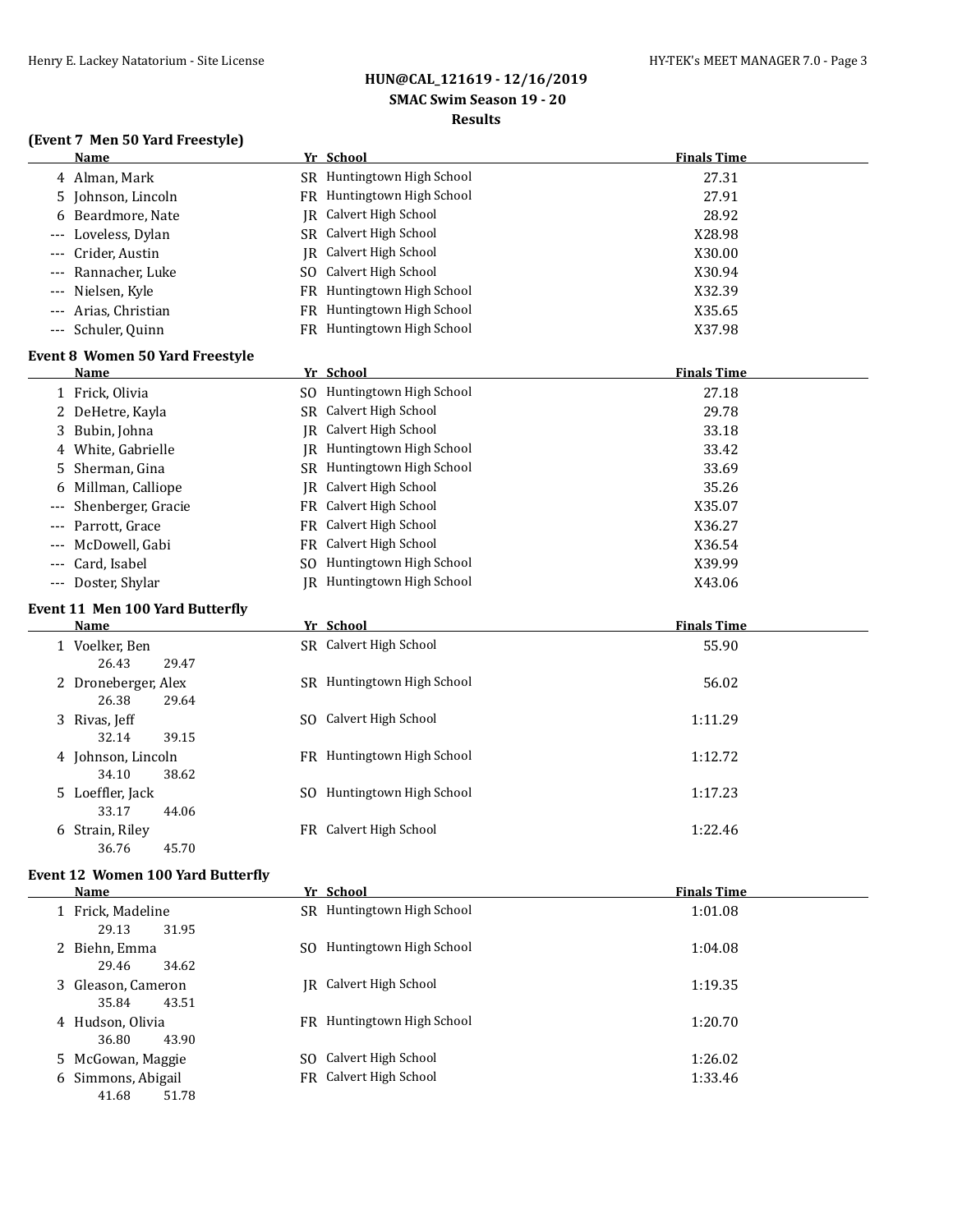## **HUN@CAL\_121619 - 12/16/2019 SMAC Swim Season 19 - 20 Results**

#### **Event 13 Men 100 Yard Freestyle**

| Name                                  | Yr School                     | <b>Finals Time</b> |
|---------------------------------------|-------------------------------|--------------------|
| 1 Rodriguez, Davide<br>26.03<br>28.48 | IR Huntingtown High School    | 54.51              |
| 2 Levija, Aidan<br>28.40<br>31.06     | SR Calvert High School        | 59.46              |
| 3 Moore, Michael<br>29.27<br>32.08    | Huntingtown High School<br>IR | 1:01.35            |
| 4 Lusby, Mason<br>32.22<br>30.51      | SR Calvert High School        | 1:02.73            |
| 5 Alman, Mark<br>30.47<br>32.60       | SR Huntingtown High School    | 1:03.07            |
| 6 Foveaux, Chase<br>33.27<br>34.67    | FR Calvert High School        | 1:07.94            |

#### **Event 14 Women 100 Yard Freestyle**

L.

| <b>Name</b>                           | Yr School                         | <b>Finals Time</b> |
|---------------------------------------|-----------------------------------|--------------------|
| 1 Atkins, Sydney<br>27.51<br>30.52    | <b>IR</b> Huntingtown High School | 58.03              |
| 2 Kuhaneck, Emma<br>32.62<br>28.59    | SR Calvert High School            | 1:01.21            |
| 3 Cost, Isabella<br>36.52<br>32.12    | FR Huntingtown High School        | 1:08.64            |
| 4 Boley, Angela<br>35.28<br>39.79     | IR Huntingtown High School        | 1:15.07            |
| 5 Vernier, Ashley<br>37.23<br>40.95   | SR Calvert High School            | 1:18.18            |
| 6 Schmidt, Rhyannon<br>38.98<br>46.27 | SO Calvert High School            | 1:25.25            |

#### **Event 15 Men 500 Yard Freestyle**

|   | Name               |         |       | Yr School |                            |                            |       |         | <b>Finals Time</b> |  |
|---|--------------------|---------|-------|-----------|----------------------------|----------------------------|-------|---------|--------------------|--|
|   | 1 Williams, Ethan  |         |       |           |                            | SR Huntingtown High School |       | 5:01.09 |                    |  |
|   | 26.49              | 29.37   | 30.57 | 30.91     | 31.05                      | 31.42                      | 30.88 | 30.59   |                    |  |
|   | 30.44              | 29.37   |       |           |                            |                            |       |         |                    |  |
|   | 2 Krenik, Micah    |         |       | SO.       |                            | Huntingtown High School    |       |         | 6:56.19            |  |
|   | 36.85              | 42.54   | 44.79 | 43.88     | 40.88                      | 42.79                      | 44.00 | 41.86   |                    |  |
|   | 43.50              | 35.10   |       |           |                            |                            |       |         |                    |  |
|   | 3 Lankford, Chris  |         |       |           | JR Calvert High School     |                            |       |         | 7:00.81            |  |
|   | 36.90              | 41.48   | 42.53 | 43.81     | 44.82                      | 42.41                      | 44.78 | 42.52   |                    |  |
|   | 43.00              | 38.56   |       |           |                            |                            |       |         |                    |  |
|   | 4 Freeman, Dylan   |         |       |           | FR Huntingtown High School |                            |       |         | 7:30.35            |  |
|   | 34.56              | 1:26.88 | 47.57 | 47.66     | 48.33                      | 48.31                      |       |         |                    |  |
|   | 48.31              | 39.47   |       |           |                            |                            |       |         |                    |  |
|   | 5 Proctor, Michael |         |       |           | SR Calvert High School     |                            |       |         | 7:56.03            |  |
|   | 37.86              | 42.88   | 47.30 | 48.94     | 49.59                      | 49.85                      | 50.77 | 50.75   |                    |  |
|   | 49.71              | 48.38   |       |           |                            |                            |       |         |                    |  |
| 6 | Sferra, Andrew     |         |       |           | SO Calvert High School     |                            |       |         | 8:07.08            |  |
|   | 38.34              | 45.99   | 49.21 | 51.19     | 51.08                      | 50.80                      | 51.97 | 53.36   |                    |  |
|   | 1:35.14            |         |       |           |                            |                            |       |         |                    |  |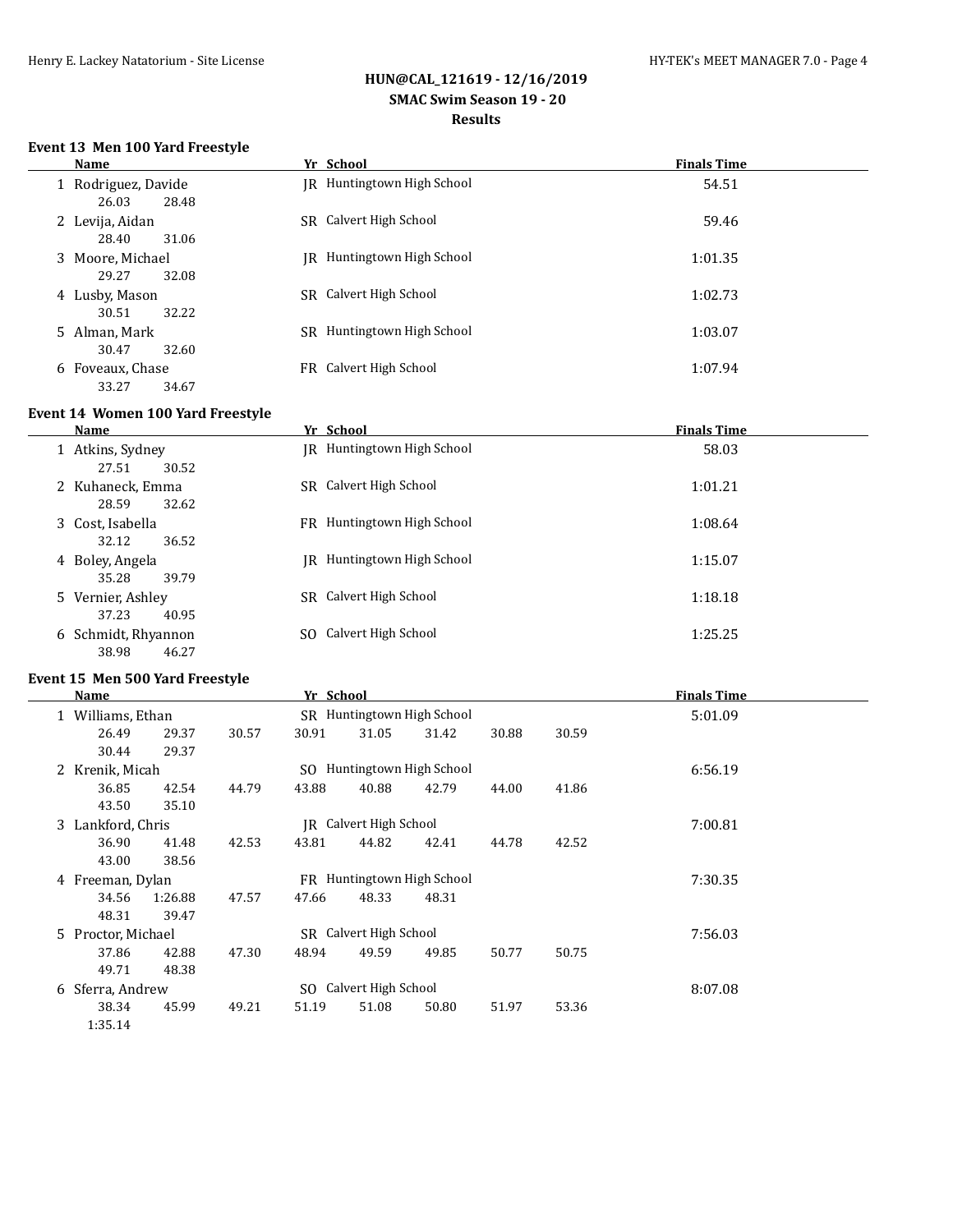### **HUN@CAL\_121619 - 12/16/2019 SMAC Swim Season 19 - 20 Results**

#### **Event 16 Women 500 Yard Freestyle**

|                     | Name                 |         |       | Yr School |                        |                            |       |         | <b>Finals Time</b> |
|---------------------|----------------------|---------|-------|-----------|------------------------|----------------------------|-------|---------|--------------------|
|                     | 1 Schmidt, Gabrielle |         |       |           |                        | SO Huntingtown High School |       | 5:52.64 |                    |
|                     | 31.61                | 35.52   | 35.94 | 35.84     | 35.80                  | 36.28                      | 35.94 | 35.61   |                    |
|                     | 35.76                | 34.34   |       |           |                        |                            |       |         |                    |
|                     | 2 Gray, Grace        |         |       |           | FR Calvert High School |                            |       |         | 6:50.19            |
|                     | 37.78                | 41.80   | 42.43 | 42.08     | 42.29                  | 42.39                      | 41.86 | 41.64   |                    |
|                     | 40.55                | 37.37   |       |           |                        |                            |       |         |                    |
|                     | 3 Fleckenstein, Skye |         |       |           | JR Calvert High School |                            |       |         | 6:54.79            |
|                     | 35.98                | 40.71   | 41.68 | 42.36     | 43.18                  | 42.92                      | 42.64 | 42.76   |                    |
|                     | 41.08                | 41.48   |       |           |                        |                            |       |         |                    |
|                     | 4 Annis, Olivia      |         |       |           |                        | JR Huntingtown High School |       |         | 8:00.79            |
|                     | 39.44                | 44.05   | 48.16 | 49.55     | 49.62                  | 50.33                      | 51.06 | 51.21   |                    |
|                     | 1:37.37              |         |       |           |                        |                            |       |         |                    |
|                     | 5 Vo, Victoria       |         |       |           | SO Calvert High School |                            |       |         | 8:17.35            |
|                     | 39.98                | 49.02   | 52.10 | 52.70     | 54.14                  | 53.42                      | 52.88 | 50.67   |                    |
|                     | 49.92                | 42.52   |       |           |                        |                            |       |         |                    |
| $\qquad \qquad - -$ | White, Gabrielle     |         |       |           |                        | JR Huntingtown High School |       |         | 8:36.88            |
|                     | 37.67                | 43.84   | 47.42 | 47.26     | 47.73                  | 47.95                      | 48.17 | 46.25   |                    |
|                     | 41.72                | 1:48.87 |       |           |                        |                            |       |         |                    |

#### **Event 17 Men 200 Yard Freestyle Relay**

| Team                      |       |       | Relay                 | <b>Finals Time</b>    |                      |  |  |
|---------------------------|-------|-------|-----------------------|-----------------------|----------------------|--|--|
| 1 Calvert High School     |       | A     |                       |                       | 1:40.01              |  |  |
| 1) Danielson, Erik JR     |       |       | 2) Voelker, Ben SR    | 3) Breske, Noah SR    | 4) Levija, Aidan SR  |  |  |
| 25.14                     | 25.29 | 25.60 | 23.98                 |                       |                      |  |  |
| 2 Huntingtown High School |       |       | A                     |                       | 1:50.62              |  |  |
| 1) Johnson, Lincoln FR    |       |       | 2) Krenik, Micah SO   | 3) Loeffler, Jack SO  | 4) Hance, Tyler SR   |  |  |
| 27.51                     | 29.84 | 26.71 | 26.56                 |                       |                      |  |  |
| 3 Calvert High School     |       |       | B                     |                       | 1:58.25              |  |  |
| 1) Lusby, Mason SR        |       |       | 2) Beardmore, Nate JR | 3) Rannacher, Luke SO | 4) Hamilton, Alex SO |  |  |
| 28.64                     | 27.61 | 30.79 | 31.21                 |                       |                      |  |  |
| 4 Calvert High School     |       |       | C                     |                       | x2:00.82             |  |  |
| 1) Foveaux, Chase FR      |       |       | 2) Crider, Austin JR  | 3) Mason, Andrew SR   | 4) Sferra, Andrew SO |  |  |
| 30.31                     | 29.51 | 30.57 | 30.43                 |                       |                      |  |  |
| 5 Huntingtown High School |       |       | B                     |                       | 2:14.53              |  |  |
| 1) Nielsen, Kyle FR       |       |       | 2) Schuler, Quinn FR  | 3) Krohnert, Max SR   | 4) Freeman, Dylan FR |  |  |
| 32.77                     | 37.43 | 31.35 | 32.98                 |                       |                      |  |  |

#### **Event 18 Women 200 Yard Freestyle Relay**

| Team                      | <b>Relay</b>            | <b>Finals Time</b><br>1:57.83 |                        |  |
|---------------------------|-------------------------|-------------------------------|------------------------|--|
| 1 Calvert High School     | A                       |                               |                        |  |
| 1) Gleason, Cameron JR    | 2) DeHetre, Kayla SR    | 3) McGowan, Maggie SO         | 4) Kuhaneck, Emma SR   |  |
| 29.25<br>29.51            | 27.14<br>31.93          |                               |                        |  |
| 2 Huntingtown High School | A                       |                               | 2:08.29                |  |
| 1) Atkins, Jadyn FR       | 2) Boley, Angela JR     | 3) Sherman, Gina SR           | 4) Cost, Isabella FR   |  |
| 34.29<br>30.58            | 33.28<br>30.14          |                               |                        |  |
| 3 Calvert High School     | B                       |                               | 2:15.39                |  |
| 1) Millman, Calliope JR   | 2) Falcao, Annabella SO | 3) Vo, Vina JR                | 4) Bubin, Johna JR     |  |
| 35.76<br>35.76            | 32.10<br>31.77          |                               |                        |  |
| 4 Huntingtown High School | B                       |                               | 2:19.66                |  |
| 1) Annis, Olivia JR       | 2) Card, Isabel SO      | 3) Munoz, Jenna FR            | 4) White, Gabrielle JR |  |
| 35.18<br>41.34            | 29.70<br>33.44          |                               |                        |  |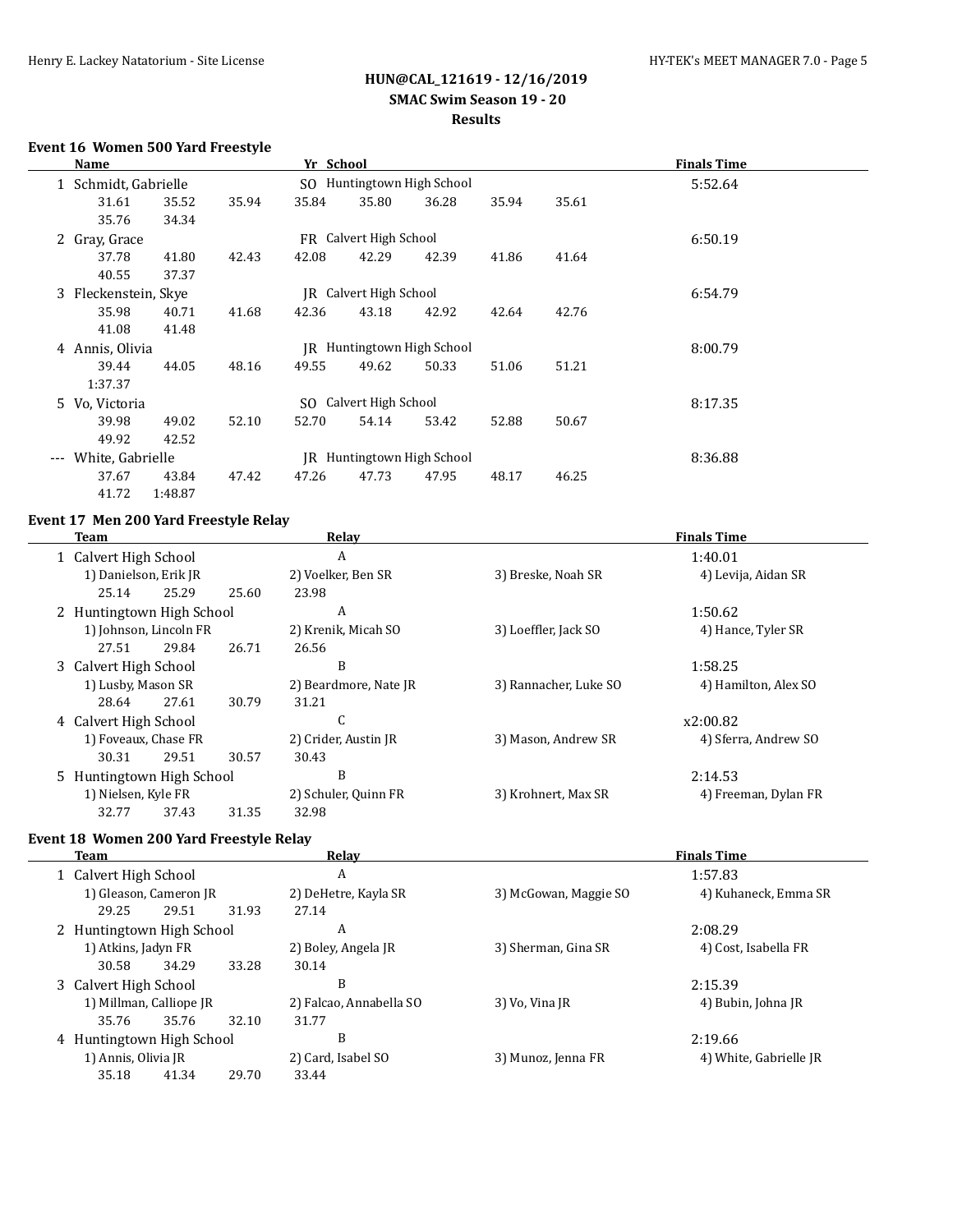**(Event 18 Women 200 Yard Freestyle Relay)**

#### **HUN@CAL\_121619 - 12/16/2019**

#### **SMAC Swim Season 19 - 20**

#### **Results**

| <b>Team</b>                                           | Relay                         |  | <b>Finals Time</b>   |                      |  |
|-------------------------------------------------------|-------------------------------|--|----------------------|----------------------|--|
| 5 Calvert High School                                 | $\mathsf{C}$                  |  |                      | x2:25.46             |  |
| 1) Shenberger, Gracie FR<br>37.00<br>37.44<br>1:11.02 | 2) Schmidt, Rhyannon SO       |  | 3) McDowell, Gabi FR | 4) Parrott, Grace FR |  |
| <b>Event 19 Men 100 Yard Backstroke</b>               |                               |  |                      |                      |  |
| Name                                                  | Yr School                     |  |                      | <b>Finals Time</b>   |  |
| 1 Voelker, Ben<br>28.10<br>29.25                      | SR Calvert High School        |  |                      | 57.35                |  |
| 2 Moore, Michael<br>33.14<br>37.46                    | JR Huntingtown High School    |  |                      | 1:10.60              |  |
| 3 Norman, Tanner<br>36.91<br>37.68                    | SO Calvert High School        |  |                      | 1:14.59              |  |
| 4 Strain, Riley                                       | FR Calvert High School        |  |                      | 1:15.18              |  |
| 5 Vinson, Cameron<br>43.20<br>45.21                   | JR Huntingtown High School    |  |                      | 1:28.41              |  |
| 6 Schuler, Quinn<br>51.86<br>58.48                    | FR Huntingtown High School    |  |                      | 1:50.34              |  |
| <b>Event 20 Women 100 Yard Backstroke</b>             |                               |  |                      |                      |  |
| Name                                                  | Yr School                     |  |                      | <b>Finals Time</b>   |  |
| 1 Atkins, Sydney<br>31.18<br>33.82                    | JR Huntingtown High School    |  |                      | 1:05.00              |  |
| 2 Schmidt, Gabrielle<br>33.53<br>35.33                | SO Huntingtown High School    |  |                      | 1:08.86              |  |
| 3 Kuhaneck, Emma<br>35.96<br>39.97                    | SR Calvert High School        |  |                      | 1:15.93              |  |
| 4 Gleason, Cameron<br>36.96<br>39.55                  | JR Calvert High School        |  |                      | 1:16.51              |  |
| 5 Vo, Vina<br>44.44<br>46.63                          | JR Calvert High School        |  |                      | 1:31.07              |  |
| 6 Boley, Angela<br>43.82<br>47.37                     | JR Huntingtown High School    |  |                      | 1:31.19              |  |
| <b>Event 21 Men 100 Yard Breaststroke</b>             |                               |  |                      |                      |  |
| Name                                                  | Yr School                     |  |                      | <b>Finals Time</b>   |  |
| 1 Danielson, Erik<br>31.11<br>35.15                   | JR Calvert High School        |  |                      | 1:06.26              |  |
| 2 Smith, Jared<br>38.23<br>33.70                      | SR Huntingtown High School    |  |                      | 1:11.93              |  |
| 3 Hance, Tyler<br>34.54<br>38.58                      | SR Huntingtown High School    |  |                      | 1:13.12              |  |
| 4 Breske, Noah<br>35.52<br>39.95                      | SR Calvert High School        |  |                      | 1:15.47              |  |
| 5 Cox, Garrett<br>36.27<br>43.16                      | SO Huntingtown High School    |  |                      | 1:19.43              |  |
| 6 Beardmore, Nate<br>36.53<br>43.00                   | <b>IR</b> Calvert High School |  |                      | 1:19.53              |  |
| <b>Event 22 Women 100 Yard Breaststroke</b>           |                               |  |                      |                      |  |
| Name                                                  | Yr School                     |  |                      | <b>Finals Time</b>   |  |
| 1 Frick, Olivia<br>33.15<br>37.64                     | SO Huntingtown High School    |  |                      | 1:10.79              |  |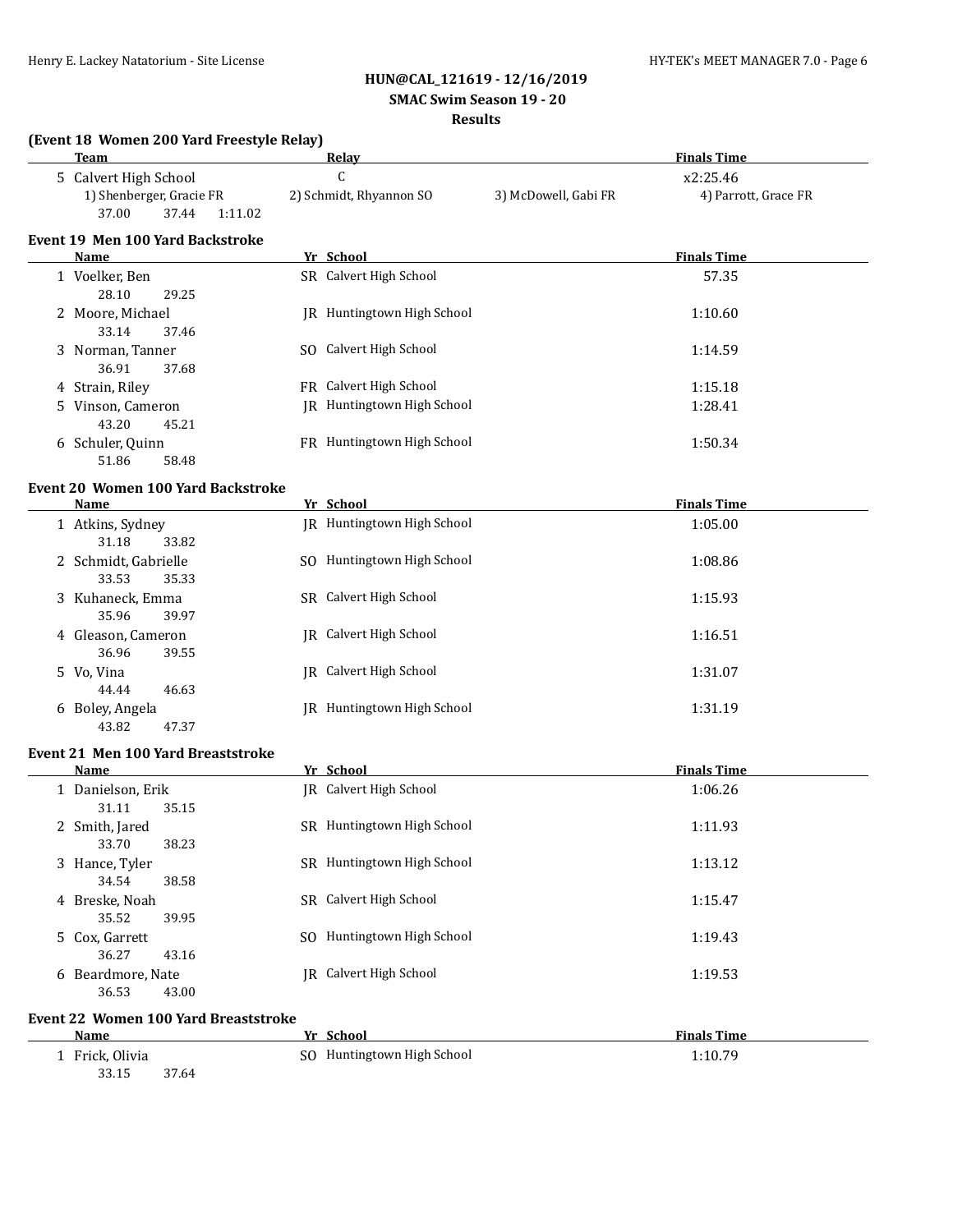# **HUN@CAL\_121619 - 12/16/2019**

# **SMAC Swim Season 19 - 20**

# **Results**

#### **(Event 22 Women 100 Yard Breaststroke)**

| <b>Name</b>                               | Yr School                  | <b>Finals Time</b> |
|-------------------------------------------|----------------------------|--------------------|
| 2 Rogers, Alivia<br>35.74<br>41.37        | JR Huntingtown High School | 1:17.11            |
| 3 Atkins, Jadyn<br>37.78<br>42.85         | FR Huntingtown High School | 1:20.63            |
| 4 DeHetre, Kayla<br>39.15<br>45.61        | SR Calvert High School     | 1:24.76            |
| 5 Ward, Ava<br>45.92<br>53.66             | IR Calvert High School     | 1:39.58            |
| --- Falcao, Annabella<br>1:00.23<br>49.51 | Calvert High School<br>SO. | DQ                 |

## **Event 23 Men 400 Yard Freestyle Relay**

|                           | Team                       |                         |                      |                         | Relav               |                       |                      |                        | <b>Finals Time</b>    |
|---------------------------|----------------------------|-------------------------|----------------------|-------------------------|---------------------|-----------------------|----------------------|------------------------|-----------------------|
| 1 Huntingtown High School |                            |                         |                      | A                       |                     |                       |                      |                        | 3:49.01               |
|                           |                            | 1) Droneberger, Alex SR |                      | 2) Rodriguez, Davide JR |                     |                       | 3) Smith, Jared SR   |                        | 4) Williams, Ethan SR |
|                           | 26.58                      | 55.46                   | 26.69                | 55.42                   | 29.09               | 1:04.35               | 25.46                | 53.78                  |                       |
|                           | 2 Calvert High School      |                         |                      | A                       |                     |                       |                      |                        | 4:12.32               |
|                           | 1) Rivas, Jeff SO          |                         |                      | 2) Foveaux, Chase FR    |                     |                       | 3) Norman, Tanner SO |                        | 4) Lusby, Mason SR    |
|                           | 27.90                      | 59.51                   | 31.83                | 1:06.60                 | 30.53               | 1:03.99               | 29.71                | 1:02.22                |                       |
|                           | 3 Huntingtown High School  |                         |                      | B                       |                     |                       |                      |                        | 4:16.56               |
|                           | 1) Moore, Michael JR       |                         |                      | 2) Loeffler, Jack SO    |                     | 3) Cox, Garrett SO    |                      | 4) Alman, Mark SR      |                       |
|                           | 30.03                      | 1:04.76                 | 29.65                | 1:02.09                 | 31.59               | 1:07.13               | 29.41                | 1:02.58                |                       |
|                           | 4 Calvert High School      |                         |                      | B                       |                     |                       |                      |                        | 4:33.92               |
|                           | 1) Strain, Riley FR        |                         |                      | 2) Mason, Andrew SR     |                     | 3) Rannacher, Luke SO |                      | 4) Crider, Austin JR   |                       |
|                           | 31.17                      | 1:05.08                 | 33.91                | 1:12.37                 | 33.03               | 1:10.06               | 31.56                | 1:06.41                |                       |
|                           | C<br>5 Calvert High School |                         |                      |                         |                     |                       | x5:02.81             |                        |                       |
|                           | 1) Lankford, Chris JR      |                         | 2) Hamilton, Alex SO |                         |                     | 3) Sferra, Andrew SO  |                      | 4) Proctor, Michael SR |                       |
|                           | 34.20                      | 1:10.86                 | 32.34                | 1:10.14                 | 36.22               | 1:19.00               | 38.21                | 1:22.81                |                       |
|                           | 6 Huntingtown High School  |                         | τ.                   |                         |                     |                       |                      | x5:08.62               |                       |
|                           | 1) Krohnert, Max SR        |                         |                      |                         | 2) Krenik, Micah SO |                       |                      | 3) Arias, Christian FR | 4) Freeman, Dylan FR  |
|                           | 35.71                      | 1:20.66                 | 1:12.50              |                         |                     |                       | 34.59                | 1:12.97                |                       |
|                           |                            |                         |                      |                         |                     |                       |                      |                        |                       |

#### **Event 24 Women 400 Yard Freestyle Relay**

|                           | Team                           |                          |       |                          | Relay |                |                       |                         | <b>Finals Time</b>     |
|---------------------------|--------------------------------|--------------------------|-------|--------------------------|-------|----------------|-----------------------|-------------------------|------------------------|
| 1 Huntingtown High School |                                |                          |       | A                        |       |                |                       |                         | 3:58.94                |
|                           | 1) Atkins, Sydney JR           |                          |       | 2) Biehn, Emma SO        |       |                | 3) Frick, Olivia SO   |                         | 4) Frick, Madeline SR  |
|                           | 28.75                          | 59.97                    | 28.25 | 59.99                    | 28.87 | 1:00.95        | 28.04                 | 58.03                   |                        |
|                           | 2 Huntingtown High School      |                          |       | B                        |       |                |                       |                         | 4:20.43                |
|                           |                                | 1) Schmidt, Gabrielle SO |       | 2) Atkins, Jadyn FR      |       |                | 3) Hudson, Olivia FR  |                         | 4) Rogers, Alivia JR   |
|                           | 30.97                          | 1:04.49                  | 31.72 | 1:07.77                  | 32.00 | 1:08.94        | 28.02                 | 59.23                   |                        |
|                           | 3 Calvert High School          |                          |       | A                        |       |                |                       |                         | 4:59.30                |
|                           | 1) Gray, Grace FR              |                          |       | 2) Fleckenstein, Skye JR |       |                | 3) Vernier, Ashley SR |                         | 4) Simmons, Abigail FR |
|                           | 32.38                          | 1:07.52                  | 33.77 | 1:12.39                  | 38.85 | 1:21.06        | 36.00                 | 1:18.33                 |                        |
|                           | 4 Calvert High School          |                          |       | B                        |       |                |                       |                         | 5:28.58                |
|                           | 1) Vo, Victoria SO             |                          |       | 2) Millman, Calliope JR  |       |                |                       | 3) Schmidt, Rhyannon SO | 4) Ward, Ava JR        |
|                           | 38.96                          | 1:26.17                  | 33.87 | 1:16.93                  | 40.29 | 1:41.87        | 1:03.61               |                         |                        |
|                           | C<br>5 Calvert High School     |                          |       |                          |       |                | x5:43.89              |                         |                        |
|                           | 1) Mahar, Megan SR             |                          |       | 2) Falcao, Annabella SO  |       | 3) Vo, Vina JR |                       | 4) Hedo, Nina SO        |                        |
|                           | 38.24                          | 1:35.29                  | 30.22 | 1:13.78                  | 36.10 | 1:17.31        | 46.81                 | 1:37.51                 |                        |
|                           | C<br>6 Huntingtown High School |                          |       |                          |       | x5:44.34       |                       |                         |                        |
|                           | 1) Annis, Olivia JR            |                          |       | 2) Card, Isabel SO       |       |                |                       | 3) Doster, Shylar JR    | 4) Munoz, Jenna FR     |
|                           | 37.20                          | 1:19.42                  | 45.57 | 1:38.01                  | 45.43 | 1:39.54        | 30.97                 | 1:07.37                 |                        |